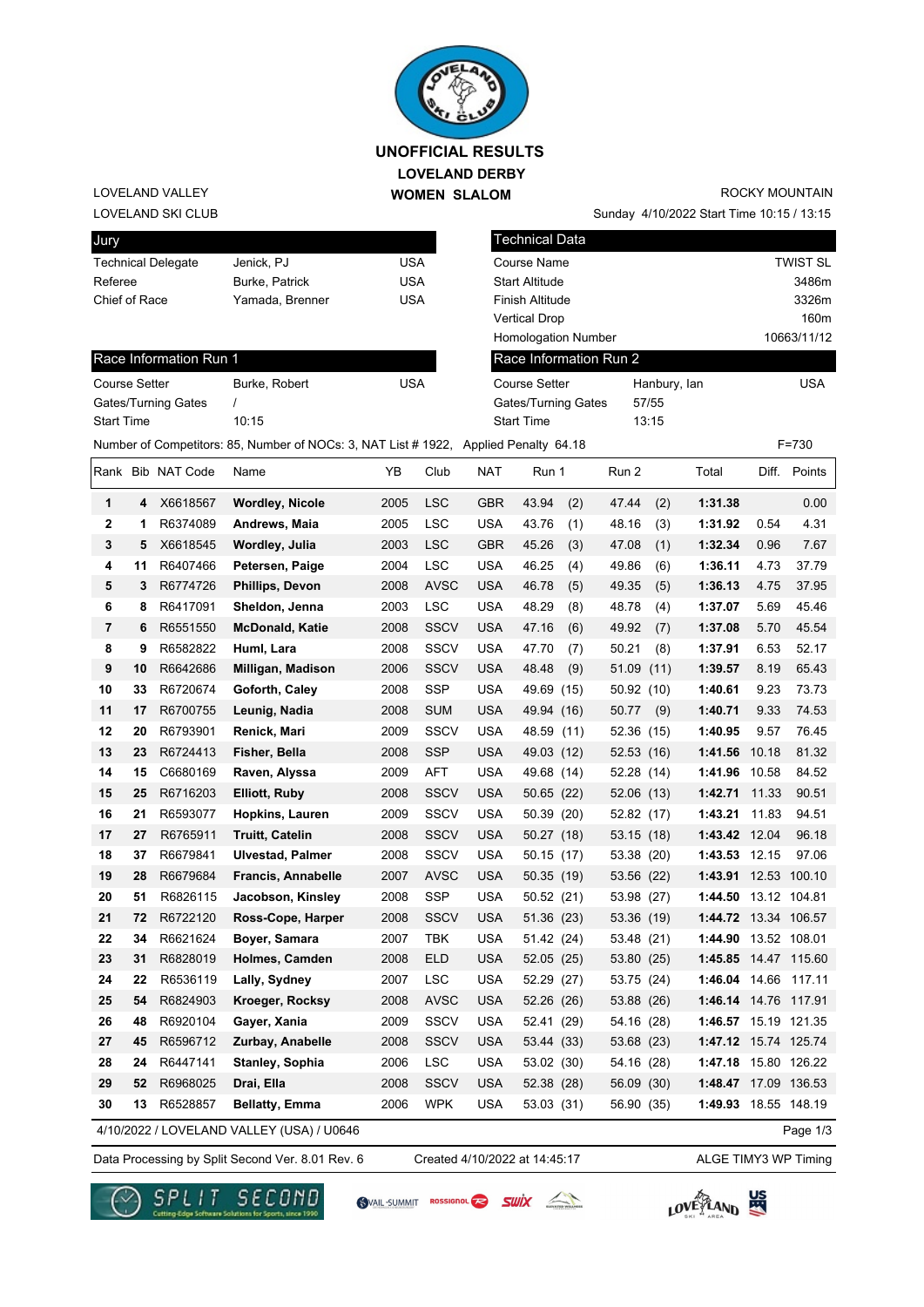## **LOVELAND DERBY WOMEN SLALOM UNOFFICIAL RESULTS**

LOVELAND SKI CLUB LOVELAND VALLEY

#### ROCKY MOUNTAIN

Sunday 4/10/2022 Start Time 10:15 / 13:15

|          |          | Rank Bib NAT Code    | Name                                  | YΒ           | Club              | NAT        | Run 1                          | Run 2                      | Total                                        | Diff. Points |
|----------|----------|----------------------|---------------------------------------|--------------|-------------------|------------|--------------------------------|----------------------------|----------------------------------------------|--------------|
| 31       | 29       | R6840878             | Riggs, Rylie                          | 2007         | <b>WPK</b>        | <b>USA</b> | 53.21 (32)                     | 56.80 (34)                 | 1:50.01 18.63 148.83                         |              |
| 32       | 19       | R6661322             | Demino, Ruthie                        | 2007         | <b>SUM</b>        | <b>USA</b> | 53.44 (33)                     | 56.61 (33)                 | 1:50.05                                      | 18.67 149.15 |
| 33       | 61       | R6664071             | Riley, Martina                        | 2008         | <b>SUM</b>        | <b>USA</b> | 54.57 (39)                     | 56.13 (31)                 | 1:50.70 19.32 154.34                         |              |
| 34       | 35       | R6593607             | Edelmann, Jolene                      | 2006         | <b>SSCV</b>       | <b>USA</b> | 53.81 (35)                     | 57.70 (39)                 | 1:51.51 20.13 160.81                         |              |
| 35       | 30       | R6940405             | Eaton, Emme                           | 2007         | <b>SSCV</b>       | <b>USA</b> | 55.27 (44)                     | 56.40 (32)                 | 1:51.67 20.29 162.09                         |              |
| 36       | 41       | R6872387             | Stoyanova, Kristiana                  | 2007         | IND               | USA        | 53.93 (36)                     | 58.15 (41)                 | 1:52.08 20.70 165.36                         |              |
| 37       | 46       | R6633885             | Thayer, Makena                        | 2008         | <b>SSCV</b>       | <b>USA</b> | 54.04 (37)                     | 58.17 (42)                 | 1:52.21                                      | 20.83 166.40 |
| 38       | 84       | R6815414             | Broggi, Naia                          | 2009         | <b>SSP</b>        | USA        | 54.50 (38)                     | 57.82 (40)                 | 1:52.32 20.94 167.28                         |              |
| 39       | 44       | R6668468             | Cohn, Gracie                          | 2008         | SSCV              | USA        | 54.79 (40)                     | 57.63 (38)                 | 1:52.42 21.04 168.08                         |              |
| 40       | 43       | R6737684             | Novak, Lucy                           | 2008         | LSC               | USA        | 55.19 (43)                     | 57.59 (37)                 | 1:52.78 21.40 170.96                         |              |
| 41       | 32       | R6634940             | Ramsey, Gwen                          | 2004         | <b>CLD</b>        | USA        | 55.45 (46)                     | 57.48 (36)                 | 1:52.93 21.55 172.15                         |              |
| 42       | 57       | R6682215             | Kuehl, Linnae                         | 2008         | FAST              | USA        | 55.11 (41)                     | 58.39 (43)                 | 1:53.50 22.12 176.71                         |              |
| 43       | 59       | R6725932             | Voas, Sawyer                          | 2008         | LSC               | <b>USA</b> | 55.13 (42)                     | 59.25 (44)                 | 1:54.38 23.00 183.74                         |              |
| 44       | 64       | R7060650             | Cross, Mackenzie                      | 2008         | <b>SUM</b>        | <b>USA</b> | 55.32 (45)                     | 59.53 (46)                 | 1:54.85 23.47 187.49                         |              |
| 45       | 49       | R6661351             | Demino, Eden                          | 2009         | <b>SUM</b>        | <b>USA</b> | 55.47 (47)                     | 59.39 (45)                 | 1:54.86 23.48 187.57                         |              |
| 46       | 26       | C6645342             | Fall-Lakatos, Jane                    | 2007         | PRT               | <b>USA</b> | 55.84 (48)                     | 1:00.20(50)                | 1:56.04 24.66 197.00                         |              |
| 47       | 70       | R6681487             | Shrestha, Rewani                      | 2008         | <b>SSP</b>        | USA        | 57.90 (50)                     | 59.53 (46)                 | 1:57.43 26.05 208.10                         |              |
| 48       | 60       | R6712339             | Jackson, Claire                       | 2008         | <b>SUM</b>        | <b>USA</b> | 57.90 (50)                     | 1:00.14(49)                | 1:58.04 26.66 212.98                         |              |
| 49       | 76       | R6891007             | Barker, Haylee                        | 2009         | SSCV              | USA        | 58.51 (53)                     | 59.82 (48)                 | 1:58.33 26.95 215.29                         |              |
| 50       | 85       | R6550355             | Chadbourne, Anya                      | 2009         | SSCV              | USA        | 58.35 (52)                     | 1:00.96(51)                | 1:59.31 27.93 223.12                         |              |
| 51       | 53       | R6752575             | Potvin, Lorraine                      | 2006         | <b>SWSC</b>       | USA        | 58.98 (55)                     | 1:01.32(54)                | 2:00.30 28.92 231.03                         |              |
| 52       | 66       | R7032663             | Miller, Jordyn                        | 2008         | AVSC              | <b>USA</b> | 59.71 (58)                     | 1:01.11(52)                | 2:00.82 29.44 235.18                         |              |
| 53       | 40       | R6643776             | Slivka, Rowynn                        | 2005         | CLD               | USA        | 1:00.25(60)                    | 1:01.21(53)                | 2:01.46 30.08 240.30                         |              |
| 54       | 71       | R6758851             | <b>Gustafson, Margaret</b>            | 2009         | SSCV              | <b>USA</b> | 59.44 (56)                     | 1:02.03(55)                | 2:01.47 30.09 240.38                         |              |
| 55       | 75       | R6927148             | <b>Ettlinger, Siena</b>               | 2009         | <b>AVSC</b>       | <b>USA</b> | 59.59 (57)                     | 1:02.69(57)                | 2:02.28 30.90 246.85                         |              |
| 56       | 68       | R6584874             | <b>Bellatty, Margaret</b>             | 2008         | <b>WPK</b>        |            | USA 1:00.75 (63)               | 1:02.45(56)                | 2:03.20 31.82 254.20                         |              |
| 57       | 55       | R6598954             | Groenendaal, Lilian                   | 2007         | ELD               |            | USA 1:00.00 (59)               | 1:03.76 (62)               | 2:03.76 32.38 258.67                         |              |
| 58       | 80       | R6946248             | Nelson, Zoe                           | 2008         | SUM               | USA        | 1:00.48(61)                    | 1:03.41(59)                | 2:03.89 32.51 259.71                         |              |
| 59       | 56       | R6823476             | <b>Budman, Mckenzie</b>               | 2009         | <b>SUM</b>        |            | USA 1:01.20 (64)               | 1:02.90(58)                | 2:04.10 32.72 261.39                         |              |
| 60<br>61 | 47<br>78 | R6819641<br>R6840582 | Eissinger, Ava<br>Heid, Jessica       | 2007<br>2009 | ELD<br><b>WPK</b> | USA        | 58.69 (54)<br>USA 1:00.62 (62) | 1:05.53(64)<br>1:03.73(60) | 2:04.22 32.84 262.35<br>2:04.35 32.97 263.38 |              |
| 62       | 16       | R6729799             | Pilarowski, Lydia                     | 2008         | <b>SUM</b>        |            | USA 1:01.21 (65)               |                            | 2:04.95 33.57 268.18                         |              |
| 63       | 79       | R6872640             | Zatorski, Kaitlin                     | 2008         |                   |            | CBMST USA 1:02.25 (66)         | 1:03.74(61)<br>1:04.88(63) | 2:07.13 35.75 285.59                         |              |
| 64       | 77       | X6842649             | <b>Stanton, Liberty</b>               | 2009         | <b>SSCV</b>       |            | 1:05.05(70)                    | 1:06.98(65)                | 2:12.03 40.65 324.74                         |              |
| 65       | 50       | R6741078             | <b>Burke, Cambree</b>                 | 2006         | <b>WPK</b>        |            | USA 1:04.49 (68)               | 1:08.02(68)                | 2:12.51 41.13 328.57                         |              |
| 66       | 83       | R6957100             | Adriaanse, Marloes                    | 2009         | <b>WPK</b>        |            | USA 1:05.73 (72)               | 1:07.13(66)                | 2:12.86 41.48 331.37                         |              |
| 67       | 62       | R6719897             | Campbell, Victoria                    | 2007         | TBK               |            | USA 1:04.52 (69)               | 1:11.58(69)                | 2:16.10 44.72 357.25                         |              |
| 68       | 58       | R6715331             | Cirne, Bianca                         | 2007         | ELD               |            | USA 1:04.18 (67)               | 1:15.14(70)                | 2:19.32 47.94 382.97                         |              |
|          |          |                      |                                       |              |                   |            |                                |                            |                                              |              |
|          |          |                      | <b>NOT PERMITTED TO START 1st RUN</b> |              |                   |            |                                |                            |                                              |              |
|          |          |                      |                                       |              |                   |            |                                |                            |                                              |              |
|          |          |                      | DID NOT START 1st RUN: 6 competitors  |              |                   |            |                                |                            |                                              |              |

|  | 82 R6598689 Lally Sarah    | 2009 LSC | <b>USA</b> |
|--|----------------------------|----------|------------|
|  | 39 R6556570 Bullard, Maddi | 2008 SSP | USA        |
|  | 38 R6817321 Cook, Megan    | 2007 LSC | <b>USA</b> |
|  |                            |          |            |

#### 4/10/2022 / LOVELAND VALLEY (USA) / U0646

Data Processing by Split Second Ver. 8.01 Rev. 6 Created 4/10/2022 at 14:45:17 ALGE TIMY3 WP Timing

Created 4/10/2022 at 14:45:17

Page 2/3